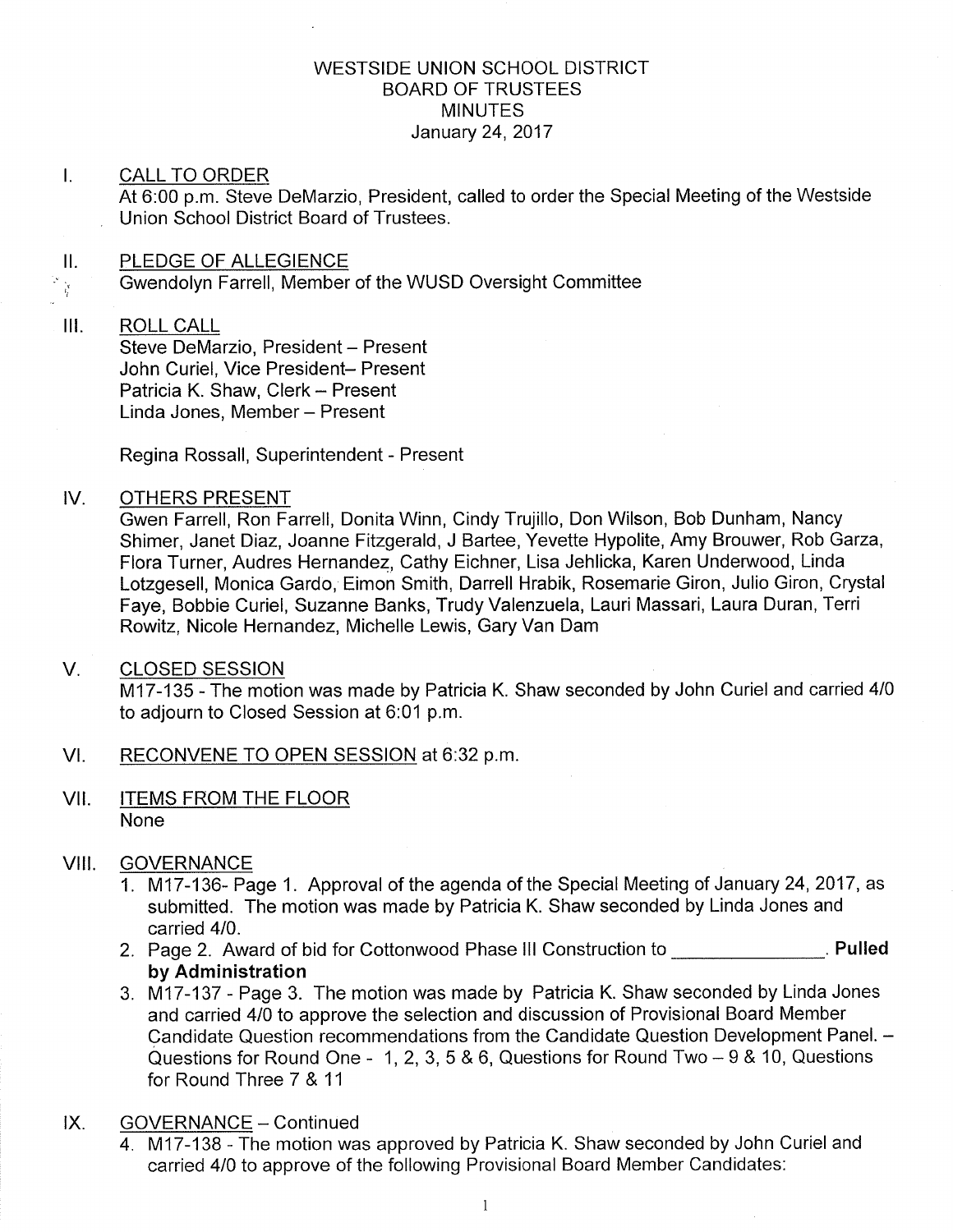Minutes Special Meeting January 24,2017

- Shawny Barcelona
- . Amaka Donn
- . Chris Grado
- Edward Holguin-Withdrawn
- . Yevette Hypolite
- . Cathy Jackson-Ervin
- . Jennifer Navarro
- . Lee Smith
- 5 lnterview of Provisional Board member Applicants
- 6 Advisory Committee, Public lnput, Board Member Discussion regarding Provisional Board Member Candidates:
	- Joanne Fitzgerald Jennifer Navarro
	- Rosemarie Gron Amaka Donn
	- Flora Turner Amaka Donn
	- Crystal Faye Amaka Donn
	- Gary VanDam Shawny Barcelona
	- Nancy Shimer Jennifer Navarro
	- $\bullet$  George Hypolite Yevette Hypolite
- RECESS X
- RECONVENE TO OPEN SESSION at 8:41 p.m. XI
	- Consideration of Provisional Board Member Candidates, lncluding lmplementation of Preliminary Selection Procedures (Board Bylaw 9223) - Round one voting (2 votes per Trustee) 7
		- . Round One:
			- . Linda Jones Jennifer Navarro & Cathy Jackson-Ervin
			- Patricia K. Shaw Jennifer Navarro & Lee Smith
			- John Curiel Shawny Barcelona & Lee Smith
			- Steve DeMarzio Shawny Barcelona & Jennifer Navarro
	- Consideration of Provisional Board member Candidates, lncluding lmplementation of Preliminary Selection Procedures (Board Bylaw 9223 – Round two and subsequent voting (candidates who received at least one vote in Round One can be considered, one vote per trustee)  $8<sub>1</sub>$ 
		- . Round Two:
			- Linda Jones Cathy Jackson-Ervin
			- Patricia K. Shaw Jennifer Navarro
			- John Curiel Shawny Barcelona
			- Steve DeMarzio Cathy Jackson-Ervin
		- ' Round Three:
			- Linda Jones Jennifer Navarro
			- Patricia K. Shaw Jennifer Navarro
			- John Curiel Shawny Barcelona
			- Steve DeMarzio Jennifer Navarro